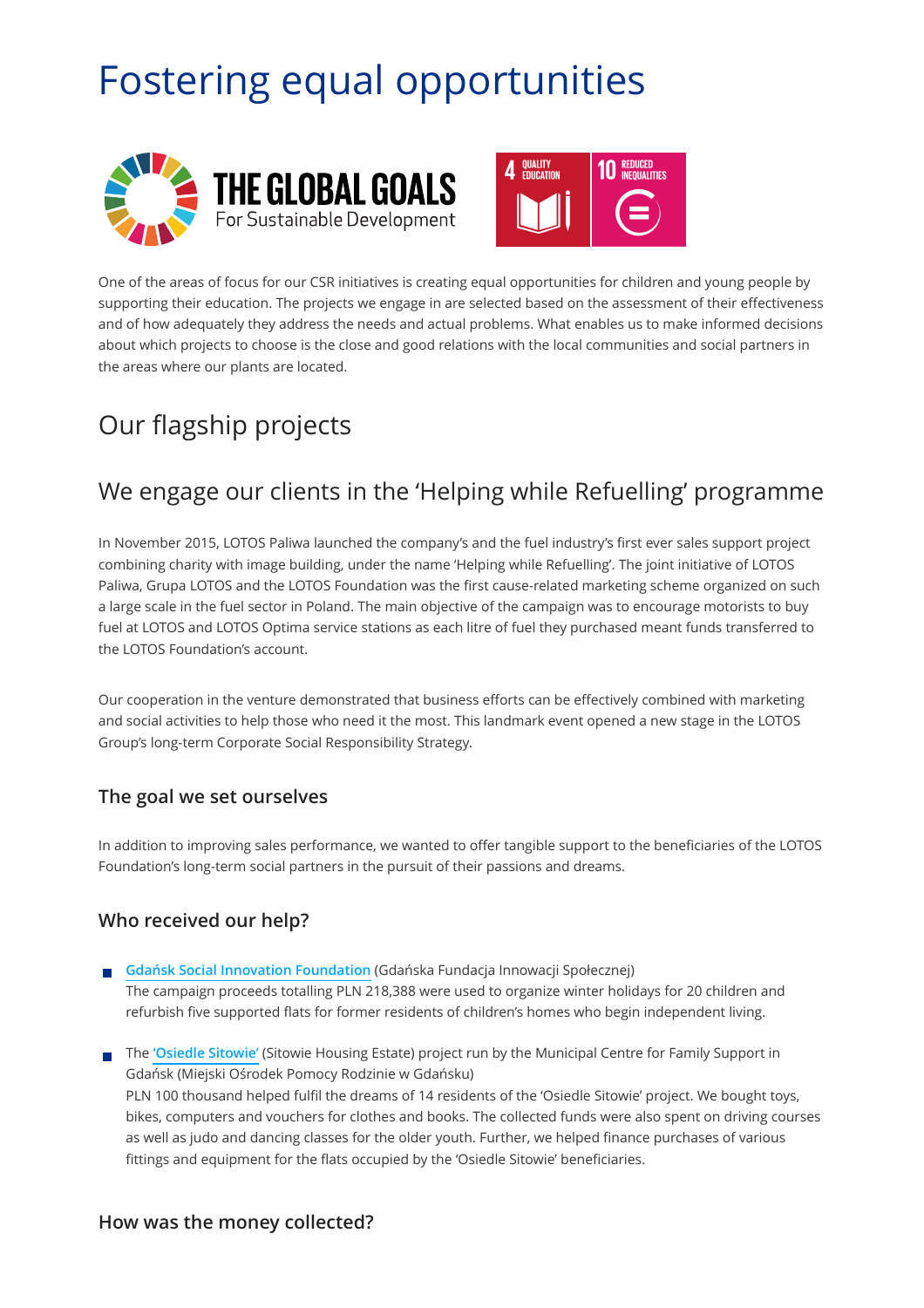From November 16th to December 5th 2015, the LOTOS Foundation's account was credited with PLN 0.01 for each litre of ON Dynamic and PB98 Dynamic fuels purchased at LOTOS and LOTOS Optima service stations. Each litre of diesel oil, PB95, PB98 and LPG sold at the stations meant another PLN 0.005 transferred to the account. The project's ambassador was Robert Kubica, a rally driver. Other famous athletes who encouraged motorists to help while refuelling included Kamil Stoch, Piotr Żyła, Kajetan Kajetanowicz, Sebastian Mila, Piotr Gacek, Mateusz Mika, and Robert Lewandowski. The programme was accompanied by radio and television campaigns and distribution of BTL sales support materials at the LOTOS service stations. What made this campaign unique was the use of non-standard communications media at all LOTOS and LOTOS Optima service stations, that is dedicated meters showing the amount collected since the beginning of the campaign.

### **What else did we do?**

The second phase of the campaign was the 'Winning while Refuelling' lottery started on December 7th 2015. It was a way for LOTOS Paliwa to thank its clients for contributing to the pool of funds for children. They were offered a chance to win PLN 500 in a draw held every hour as part of a special lottery on RMF FM radio.

### **Business effect**

Apart from helping our social partners to carry out valuable social projects, the 'Helping while Refuelling' and 'Winning while Refuelling' projects vastly enhanced our sales. We saw a double-digit year-on-year growth in the volumes of fuels sold: (**[1](http://www.pomaganieprzeztankowanie.lotos.pl/)**, **[2](http://odpowiedzialny.lotos.pl/2121/fundacja_lotos/akcja_pomaganie_przez_tankowanie)**)

### Support for the talented ones

'Talent with LOTOS' is an initiative by which we seek to contribute to the development and education of children and youth in the regions where LOTOS Group companies are present. It is our response to the need for increased support to talented students in the Polish education system. We have implemented the 'Pomeranian Talent' programme in the Gdańsk Province and, in cooperation with the town of Jasło, the 'Jasło Science League with LOTOS' in the Jasło region. 'Talent with LOTOS' is targeted at elementary and junior-high schools as well as kindergartens.

In the 2014/2015 school year, 131 league teams were set up as part of Jasło Science League with LOTOS, including 500 children and 60 teachers. Within the framework of the 'Pomeranian Talent' project, 1,332 students from the Gdańsk Province took part in education and development activities. In 2016, another initiative was incorporated in the 'Talent with LOTOS' scheme, this time targeted at talented children and youth from the region of Czechowice-Dziedzice, a third location of key importance to the LOTOS Group's engagement with local communities. 'Talent from Czechowice-Dziedzice, a Town of Fiery Enthusiasm'. This project is to enhance systematic patronage of talented students from elementary and junior-high schools, and in particular identify the most promising talent and support their teachers, shaping scientific thinking and promoting project-based methods in education. It will see 92 students from elementary and junior-high schools work under supervision of 18 teachers on scientific and research projects, which will be then assessed by experts and rewarded with prizes sponsored by the Mayor of the Czechowice-Dziedzice Municipality and Grupa LOTOS. The project will be implemented under direct patronage of LOTOS Terminale.

**[More information about the 'Pomeranian Talent' project](http://lotos.pl/322/p,174,n,4469/grupa_kapitalowa/centrum_prasowe/aktualnosci/wspieramy_zdolnych_uczniow)**

**[More information about 'Talent with LOTOS'](http://www.lotos.pl/322/p,174,n,4289/grupa_kapitalowa/centrum_prasowe/aktualnosci/zdolni_z_lotosem)**

**E(x)plory**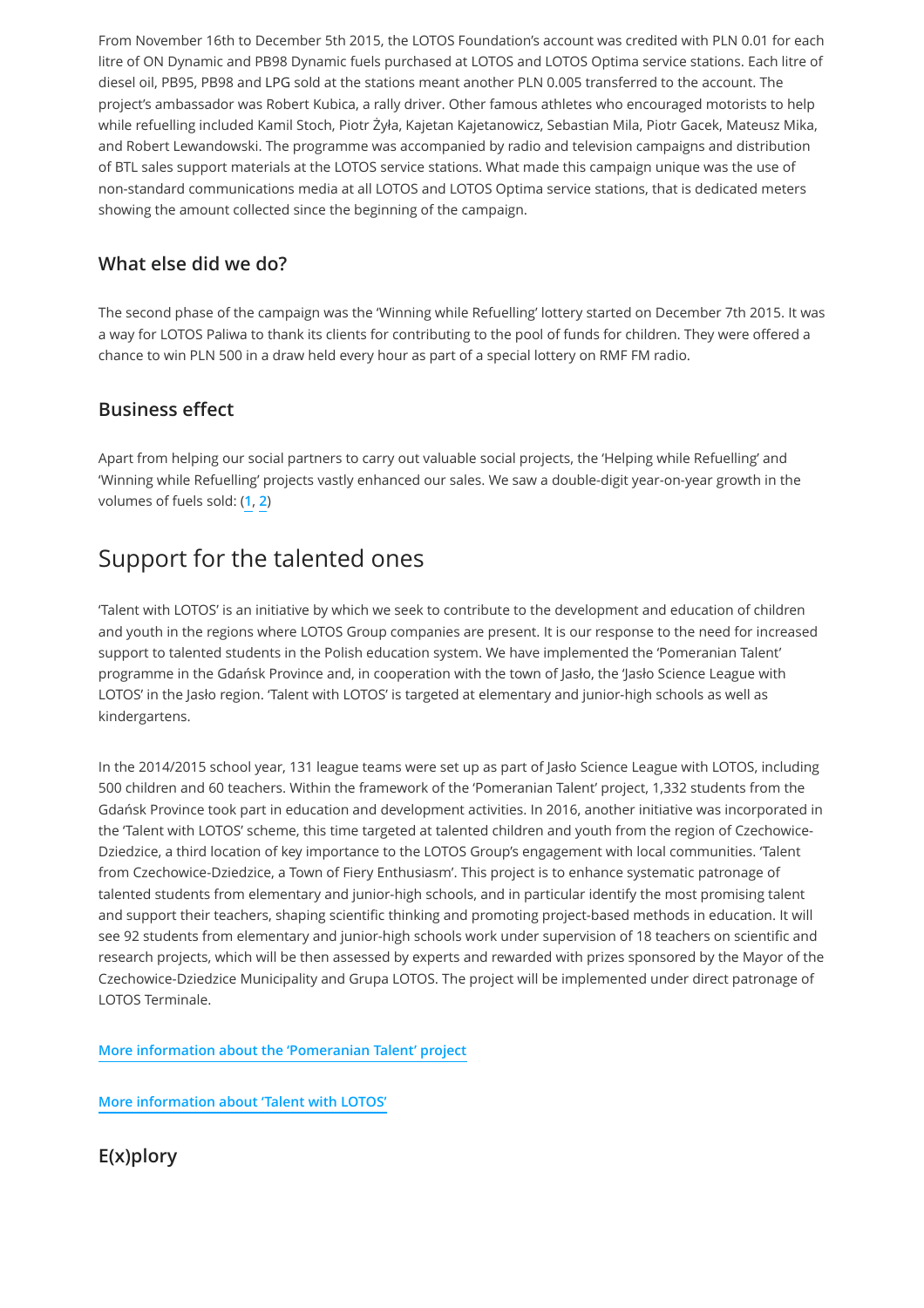For five years, the Advanced Technologies Foundation has successfully run the E(x)plory programme, a unique initiative creating and promoting scientific culture and innovations in Poland and globally. The guiding idea of E(x)plory is to support talented scientists in the pursuance of innovative projects, develop businesses', organizations' and institutions' best practices in the areas of innovation and modern technologies, expand cooperation with talented young people, and encourage curiosity and interest in science among local communities.

The E(x)plory programme consists of a number of modules:

- The E(x)plory scientific competition, joined by ca. two million students each year, who submit approximately 150−200 projects. The competition consists of the regional stage and the nationwide finals, which ends the programme in a given year. The projects are evaluated by more than 50 jury members (academics and managers), representing the most prestigious universities and scientific institutions as well as innovative companies from across Poland.
- Regional Science Festivals, attended each year by more than two thousand participants, mainly junior-high and high school students. The festivals are the venue of open workshops and shows for children and the youth.
- The closing event Gdynia E(x)plory Week a great celebration of science and innovation for more than three thousand students. The Nationwide Finals of the E(x)plory Science Competition and the E(x)plory and Innovations Congress for representatives of business and science are held during the closing event.
- The winners' participation in international competitions, such as Intel ISEF in the US and INESPO in the Netherlands. 2015 saw 11 programme winners participate in international competitions.
- Internship programme for the youth: the Foundation organizes internships at prestigious universities in Poland, attended by 18 students in 2015.

#### **[More information about E\(x\)plory](http://www.explory.pl/en/)**

#### **Good Neighbour programme**

The programme comprises numerous activities, which are sometimes area-specific and dispersed but which share one basic feature: they are addressed to communities living in the immediate vicinity of Grupa LOTOS. Most of the activities are centred around the objectives defined in our strategy, that is equal opportunities, road traffic safety, ecology and environmental protection.

The programme involves the following activities:

- Supporting picnics, sports events, summer camps, etc.,
- Supporting educational activities in the area of environmental protection and road traffic safety,
- Developing the residents' understanding of our refinery's operation and assuring them that it has state-of-theart environmental security controls,
- **Providing assistance to public benefit institutions and organizations, especially those helping children and** young people,
- Organizing Children's Day and Santa Claus gift-giving events for local community children,
- Supporting social initiatives, capital investments or repair works at educational institutions.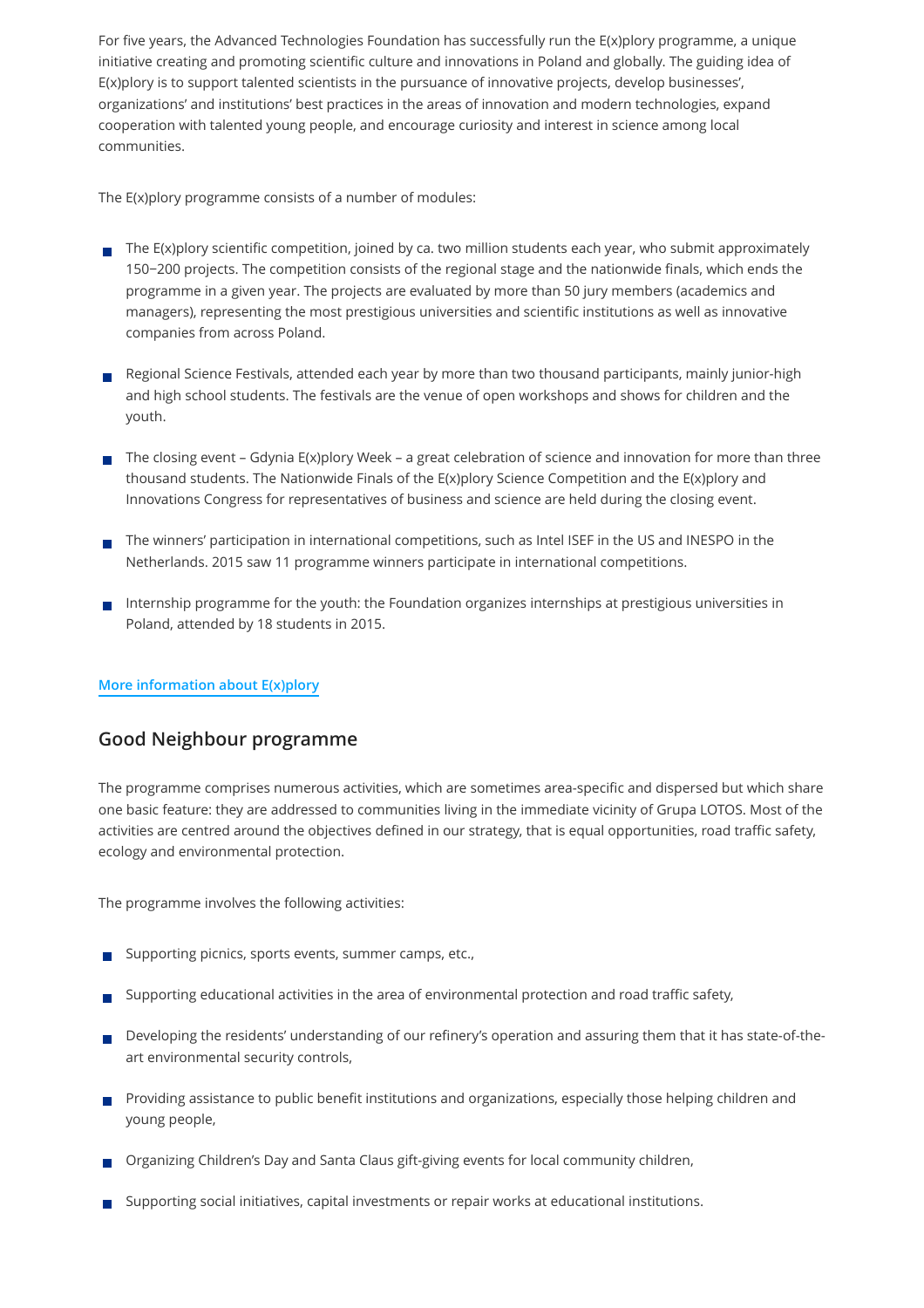### **Children's Day at LOTOS Kolej**

In 2015, the Children's Day was celebrated with the Rail Technology Day, co-organised by the LOTOS Group and LOTOS Kolej. In previous years, LOTOS Kolej organised the Rail Technology Days in cooperation with SKM Trójmiasto, and with PKP Energetyka and PKP Intercity. The event attracted railway lovers, company employees and the local community. The LOTOS Group organised the event alone to celebrate the Children's Day as the initiative for the local community in a selected district nearby, in accordance with the assumptions of the "Good Neighbour" programme. Having analysed the facts, both LOTOS Kolej and the LOTOS Group decided it was possible to organise a single event addressed to all the addressees of the two events. , The event attracted more than three thousand people, including the LOTOS Group's employees and their families as well as children living in the nearby districts, i.e. Olszynka, Rudnik, Przejazdów, children from LEONARDO school and nursery school, and children from the parish of Our Lady of Sorrows in Gdańsk.

The event was to present the LOTOS Group as a socially responsible company in line with the CSR strategy assumed, and LOTOS Kolej as an eco-friendly one, meeting the highest standards, i.e. high-tech locomotives, tight cleaning of rail tankers, taking care of the environmental protection.

The assumption was to give children an insight into everyday work of a modern company such as LOTOS Kolej and present it in an understandable and attractive manner, to show places which are usually not accessible, e.g. Traffic Management Center, Signalling Center, Depot, Rail Tanker Cleaning Station. There were many attractions prepared for the participants, e.g. the opportunity to take a handcar or locomotive ride, competitions on the stage. There were also games related to the areas supported by the LOTOS Group, e.g. football matches on a professional pitch and traffic safety. . We also used the opportunity to ask those present for their opinions on the event. 91% of the respondents were very happy with the way the event was run and the attractions it offered. 70% of the respondents were able to spontaneously enumerate a few areas and names of CSR programmes carried out by the LOTOS Group, such as 'Safety Belt Champions', 'Headed for the Baltic' or granting scholarships for students.

### Good climate for cooperation

Grupa LOTOS and the UP **Foundation for Initiating Development** have partnered in a flagship cross-sector programme, Development Initiation Forum (FIR). The organization was created on the initiative of individuals who are aware of the need for social and economic changes in the Pomerania region, and has a mission of initiating and supporting social and economic development using the potential created by cross-sector partnerships. Since 2014, Grupa LOTOS has also been the general partner of the FIR's Grant Fund, which helps partnerships that bring together the public, private and NGO sectors. In 2015, PLN 240 thousand was spent on grants for nine crosssector projects aimed at promoting social entrepreneurship, employment of individuals at risk of social exclusion, physical activity and healthy diet. The co-financing grant was up to PLN 25 thousand. The judging panel composed of representatives of business circles, local governments and non-government organizations selected five initiatives in the first round of the competition, and four initiatives in its second edition.

#### **[More information about FIR](http://www.forumrozwoju.org.pl/)**

### Grants go to the responsible ones

In 2015, Grupa LOTOS selected the winners of the second edition of the 'Responsibly with LOTOS' grant contest addressed to student organizations – members of ENACTUS Poland. The contest is designed to support interesting projects that correspond to the objectives of Grupa LOTOS' CSR strategy in the area of society, natural environment or road traffic safety. Its second edition was open to student societies and organizations registered in Poland and there was no requirement for the submitted projects to be confined to the regions where Grupa LOTOS is implementing its CSR strategy. The participants competed for a grant of PLN 10,000.